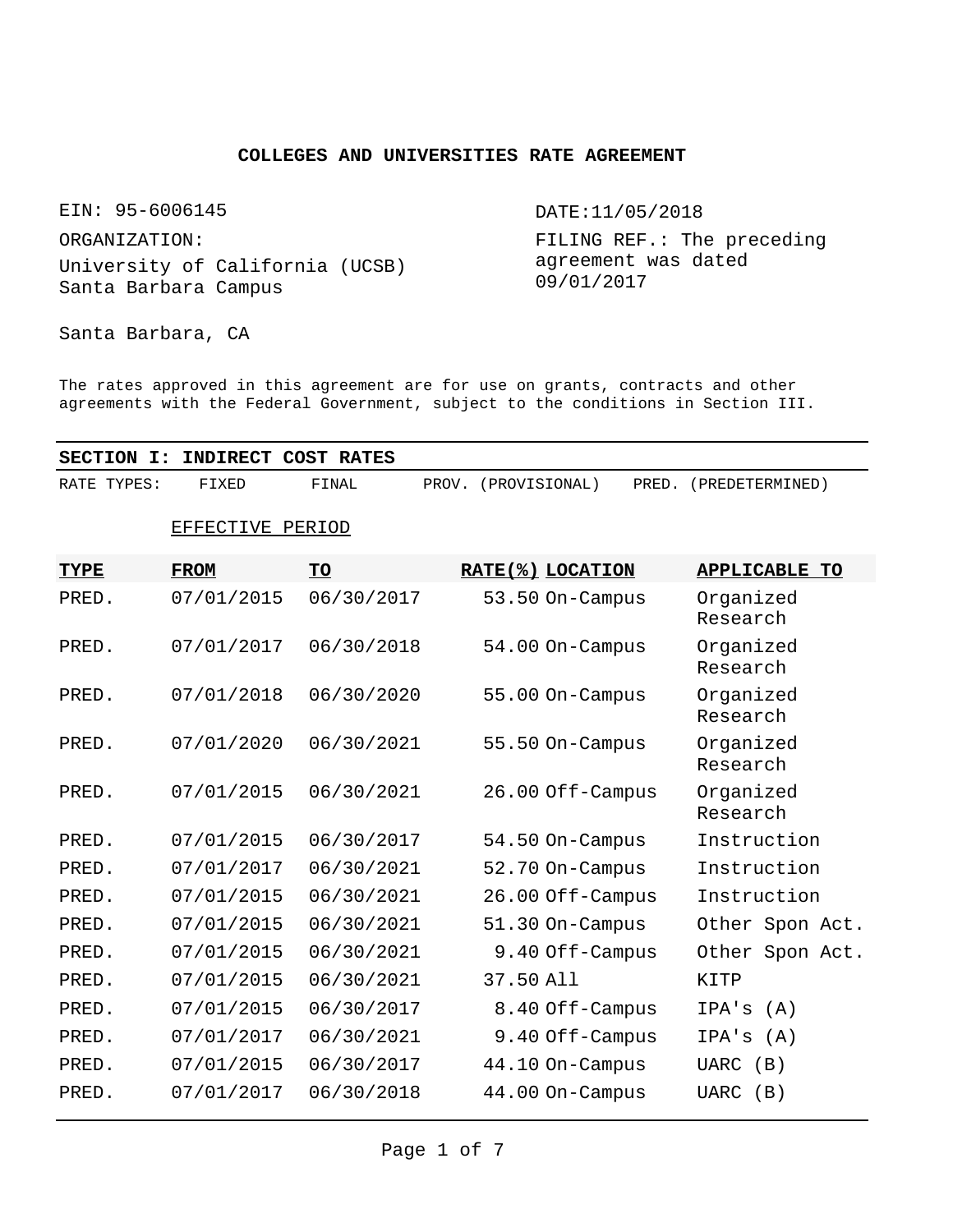AGREEMENT DATE: 11/5/2018

| <b>TYPE</b> | <b>FROM</b>           | <u>TO</u>        | RATE(%) LOCATION | APPLICABLE TO |
|-------------|-----------------------|------------------|------------------|---------------|
| PRED.       | 07/01/2018            | 06/30/2020       | 45.00 On-Campus  | UARC (B)      |
| PRED.       | 07/01/2020 06/30/2021 |                  | 45.50 On-Campus  | UARC (B)      |
| PROV.       | 07/01/2021            | Until<br>Amended | (C)              |               |

# \*BASE

Modified total direct costs, consisting of all salaries and wages, fringe benefits, materials, supplies, services, travel and subgrants and subcontracts up to the first \$25,000 of each subgrant or subcontract (regardless of the period covered by the subgrant or subcontract). Modified total direct costs shall exclude equipment, capital expenditures, charges for patient care, participant support costs, student tuition remission, rental costs of off-site facilities, scholarships, and fellowships as well as the portion of each subgrant and subcontract in excess of \$25,000.

(A) Intergovernmental/Personnel Act Agreement

(B) University Affiliated Research Center

(C) Use same rates and conditions as those cited for fiscal year ending June 30, 2021.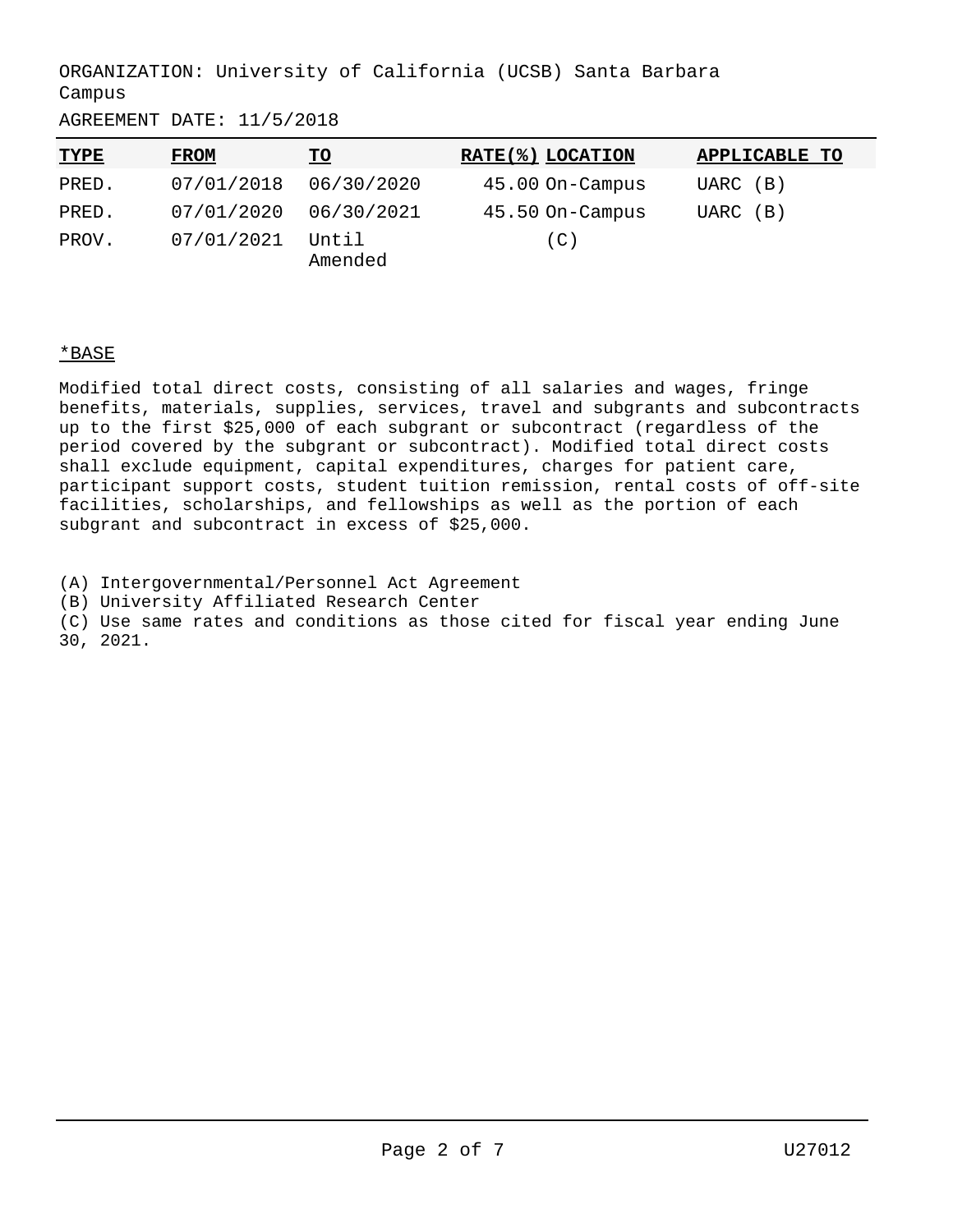AGREEMENT DATE: 11/5/2018

# **SECTION I: FRINGE BENEFIT RATES\*\***

| <b>TYPE</b> | <b>FROM</b> | <b>TO</b> | RATE(%) LOCATION | <b>APPLICABLE TO</b>              |
|-------------|-------------|-----------|------------------|-----------------------------------|
| FIXED       | 10/1/2018   | 6/30/2019 | 35.20 All        | Faculty                           |
| FIXED       | 10/1/2018   | 6/30/2019 | 9.90 All         | Faculty Summer<br>Salary          |
| FIXED       | 10/1/2018   | 6/30/2019 | 4.30 All         | No<br>Eligibillity                |
| FIXED       | 10/1/2018   | 6/30/2019 | 41.50 All        | Other Academic                    |
| FIXED       | 10/1/2018   | 6/30/2019 | 12.30 All        | Partial<br>Benefit<br>Eligibility |
| FIXED       | 10/1/2018   | 6/30/2019 | 33.10 All        | Police & Fire                     |
| FIXED       | 10/1/2018   | 6/30/2019 | 22.80 All        | Post Doc                          |
| FIXED       | 10/1/2018   | 6/30/2019 | 44.90 All        | Staff Exempt                      |
| FIXED       | 10/1/2018   | 6/30/2019 | 58.10 All        | Staff Non-<br>Exempt              |
| FIXED       | 10/1/2018   | 6/30/2019 | 1.90 All         | Student                           |
| FIXED       | 7/1/2019    | 6/30/2020 | 35.90 All        | Faculty                           |
| FIXED       | 7/1/2019    | 6/30/2020 | 10.00 All        | Faculty Summer<br>Salary          |
| FIXED       | 7/1/2019    | 6/30/2020 | 4.30 All         | No Eligibility                    |
| FIXED       | 7/1/2019    | 6/30/2020 | 42.40 All        | Other Academic                    |
| FIXED       | 7/1/2019    | 6/30/2020 | 12.60 All        | Partial<br>Benefit<br>Eligibility |
| FIXED       | 7/1/2019    | 6/30/2020 | 33.80 All        | Police & Fire                     |
| FIXED       | 7/1/2019    | 6/30/2020 | 23.60 All        | Post Doc                          |
| FIXED       | 7/1/2019    | 6/30/2020 | 45.80 All        | Staff Exempt                      |
| FIXED       | 7/1/2019    | 6/30/2020 | 59.50 All        | Staff Non-<br>Exempt              |
| FIXED       | 7/1/2019    | 6/30/2020 | 1.90 All         | Student                           |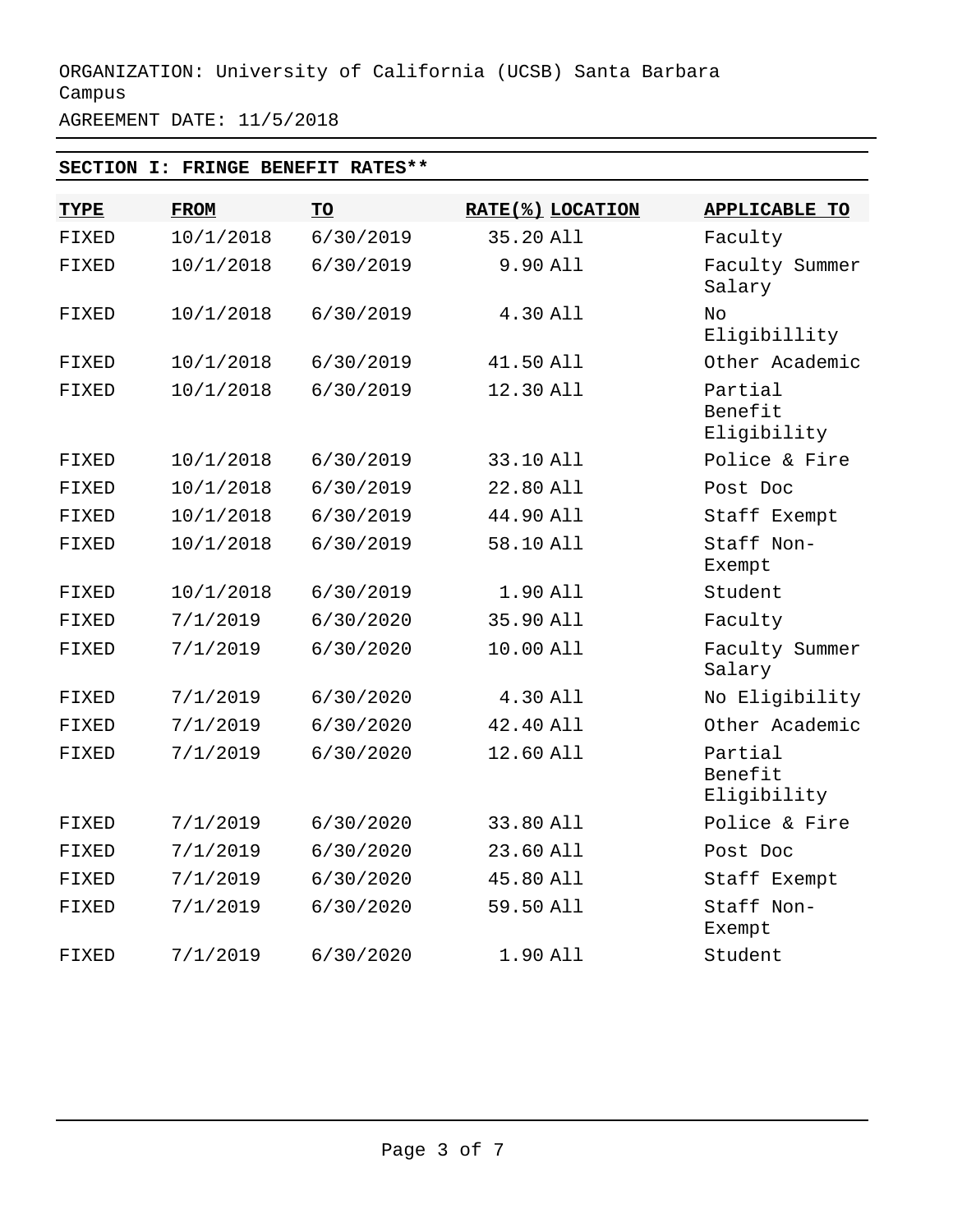AGREEMENT DATE: 11/5/2018

PROV. 7/1/2020 6/30/2021 Use same rates

and conditions as those cited for fiscal year ending June 30, 2020.

\*\* DESCRIPTION OF FRINGE BENEFITS RATE BASE:

Salaries and wages excluding vacation and catastrophic leave.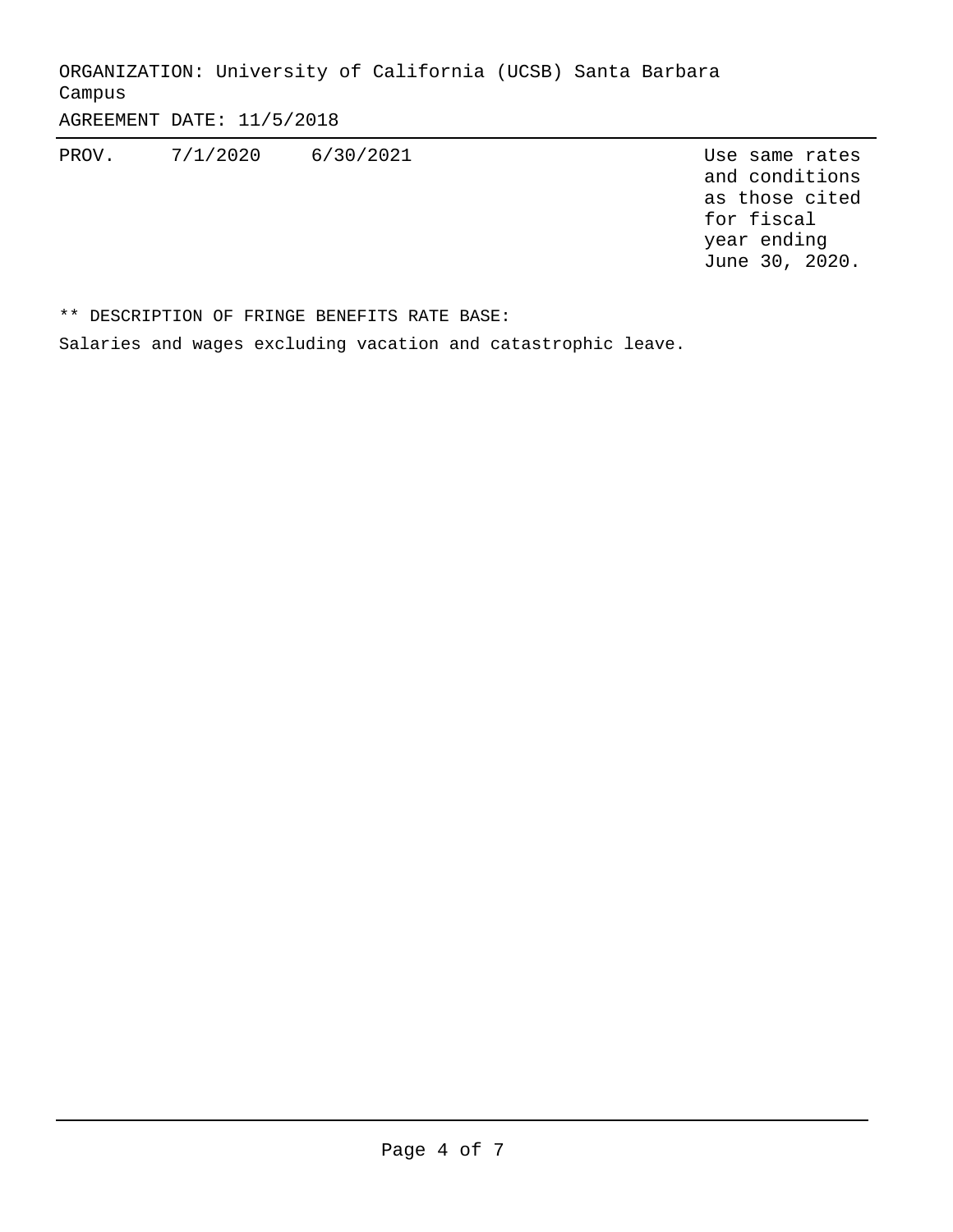AGREEMENT DATE: 11/5/2018

# **SECTION II: SPECIAL REMARKS**

### TREATMENT OF FRINGE BENEFITS:

Effective 10/01/2018, the fringe benefits (other than Student Tuition Remission and Graduate Student Health Insurance) are charged using the rate (s) listed in the Fringe Benefits section of this Agreement. The fringe benefit(s) included in the rate(s) are listed below.

Effective 10/01/2018, the following fringe benefits are included in the fringe benefit rate(s): BENEFITS ADMINISTRATION; MEDICAL, DENTAL, DISABILITY, LIFE, UNEMPLOYMENT, VISION, AND WORKERS' COMPENSATION INSURANCE; EMPLOYEE SUPPORT PROGRAMS; FICA AND MEDICARE TAXES; INCENTIVE AWARD PROGRAMS; RETIREE HEALTH BENEFITS; AND RETIREMENT BENEFITS.

This organization charges the actual costs of Student Tuition Remission and Graduate Student Health Insurance per employee direct to Federal projects for all Student employees whose salary and wages is charged direct to Federal projects.

Prior to 10/01/2018, this organization charged the actual costs of each fringe benefit per employee direct to Federal projects for all employees whose salary and wages is charged direct to Federal projects. Prior to 10/01/2018, the directly claimed fringe benefits are listed below. OASDI, FICA, RETIREMENT PLAN, HEALTH/DENTAL/OPTICAL INSURANCE, WORKERS COMPENSATION, UNEMPLOYMENT INSURANCE, NON-INDUSTRIAL DISABILITY INSURANCE, LIFE INSURANCE, ANNUITANT HEALTH AND DENTAL INSURANCE, INCENTIVE AWARD PROGRAMS, EMPLOYEE SUPPORT PROGRAM, AND TUITION/FEE REMISSION OF CERTAIN STUDENT EMPLOYEES.

### TREATMENT OF PAID ABSENCES

Vacation leave costs are charged on the accrual basis of accounting as an assessment to payroll. All other leave costs, including sick, holiday, and other leave costs (e.g., jury duty) are charged on the cash basis of accounting. Leave costs other than vacation are included in salaries and wages and are claimed on grants, contracts and other agreements as part of the normal cost for salaries and wages. Separate claims for the costs of these paid absences are not made. Leave costs are allocated to direct and/or indirect objectives on a prorated basis consistent with the allocation of the employee's salary and wages. Sabbatical leave costs are not charged to sponsored agreements.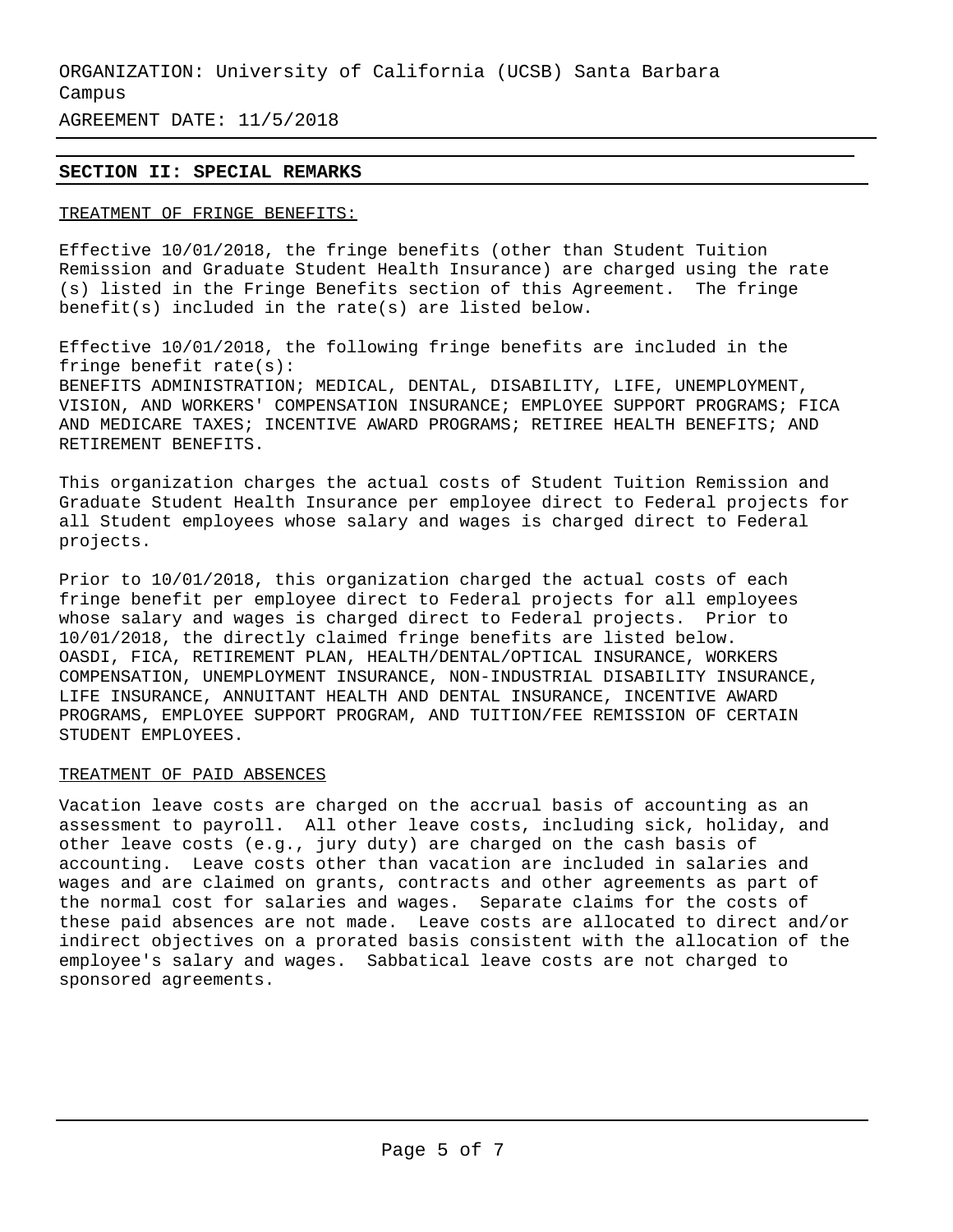AGREEMENT DATE: 11/5/2018

DEFINITION OF ON-CAMPUS, OFF-CAMPUS AND SPECIAL RATES

### DEFINITION OF OFF-CAMPUS RATE

The off-campus rate is applicable to those projects conducted at facilities not owned or leased by the University. However, if the project is conducted in leased space and lease costs are directly charged to the project, then the off-campus rate must be used.

PROJECTS CONDUCTED ENTIRELY ON-CAMPUS OR ENTIRELY OFF-CAMPUS: Projects conducted entirely on-campus or entirely off-campus will be applied the on-campus or off-campus rate respectively.

PROJECTS CONDUCTED PARTIALLY OFF-CAMPUS AND PARTIALLY ON-CAMPUS: If the project involves work at both on-campus and off-campus sites, either the on-campus or off-campus rate generally should be applied, consistent with where the majority of the work is to be performed. Salary cost is generally accepted as a measure of work performed in terms of the total project.

# USE OF BOTH ON-CAMPUS AND OFF-CAMPUS RATES

The use of both on-campus and off-campus rates for a given project may be justified if both of the respective rates can clearly be identified with a significant portion of salaries and wages of the project. For purposes of this provision, significant is defined as approximately 25% or more of the total costs and a project's total salary and wage costs exceed \$250,000.

# OTHER SPECIAL RATES

These rates apply only to the facility or program to which they are identified. If any additional special rates become necessary the establishment of such rates should be coordinated through the cognizant negotiation agency.

### DEFINITION OF EQUIPMENT

Equipment means tangible personal property (including information technology systems) having a useful life of more than one year and a per-unit acquisition cost which equals or exceeds \$5,000.

# NEXT PROPOSAL DUE DATE

A fringe benefits proposal based on actual costs for fiscal year ending 06/30/19, will be due no later than 12/31/19. An F&A proposal based on actual costs for fiscal year ending 06/30/20, will be due no later than 12/31/20.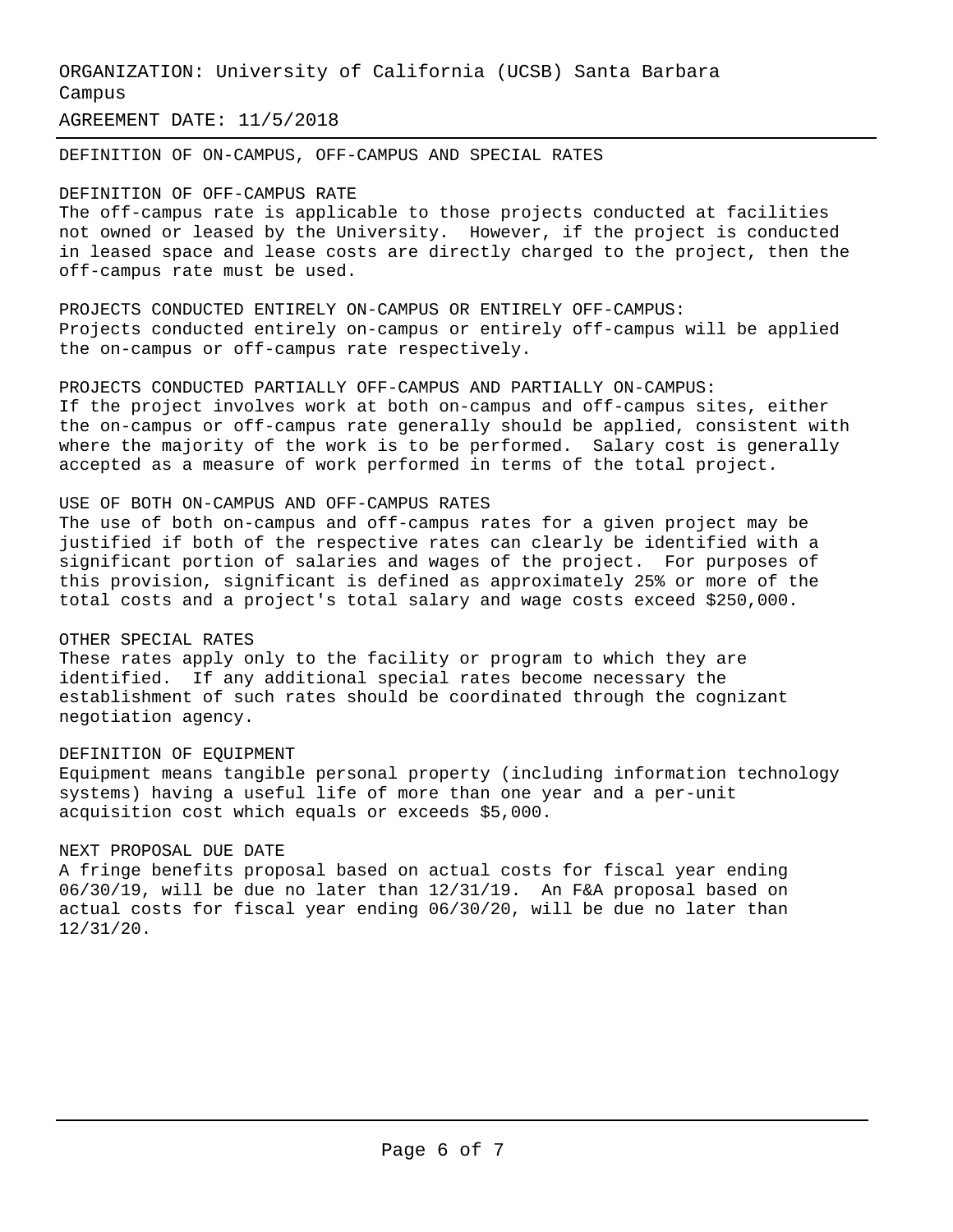AGREEMENT DATE: 11/5/2018

### SECTION III: GENERAL

### A. LIMITATIONS:

The rates in this Agreement are subject to any statutory or administrative limitations and apply to a given grant, contract or other agreement only to the extent that funde are available. Acceptance of the ratee is eubject to the following conditions: (1) Only costs incurred by the organization were included in its facilities and administrative cost pools as finally accepted: such costs are legal obligations of the organization and are allowable under the governing cost principles; (2) The same costs that have been treated as facilities and administrative costs are not claimed as direct costs; (3) Similar types of costs have been accorded consistent accounting treatment; and (4) The information provided by the organization which was used to establish the rates is not later found to be materially incomplete or inaccurate by the Federal Government. In such situations the rate(s) would be subject to renegotiation at the discretion of the Federal Government

### B. ACCOUNTING CHANGES:

This Agreement is based on the accounting system purported by the organization to be in effect during the Agreement period. Changes to the method of accounting for costs which affect the amount of reimbursement resulting from the use of this Agreement require prior approval of the authorized representative of the cognizant agency. Such changes include, but are not limited to, changes in the charging of <sup>a</sup> particular type of cost from facilities and administrative to direct. Failure to obtain approval may result in cost disallowances.

### C. FIXED RATES:

If a fixed rate is in this Agreement, it is based on an estimate of the costs for the period covered by the rate. When the actual costs for this period are determined, an adjustment will be made to <sup>a</sup> rate of <sup>a</sup> future year(s) to compensate for the difference between the costs used to establish the fixed rate and actual costs.

### D. USE BY OTHER FEDERAL AGENCIES:

The rates in this Agreement were approved in accordance with the authority in Title <sup>2</sup> of the Code of Federal Regulations, Part 200 (2 CFR 200), and should be applied to grants, contracts and other agreements covered by 2 CFR 200, subject to any limitations in A above. The organization may provide copies of the Agreement to other Federal Agencies to give them early notification of the Agreement.

### E. OTHER:

If any Federal contract, grant or other agreement is reimbursing facilities and administrative costs by a means other than<br>the approved rate(s) in this Agreement, the organization should (1) credit such costs to the affect apply the approved rate(s) to the appropriate base to identify the proper amount of facilities and administrative costs allocable to these programs.

### BY THE INSTITUTION:

University of California (UCSB) Santa Barbara Campus

(INSTITUTION)  $\overline{a}$  (1)  $\overline{b}$  (1)  $\overline{b}$  (1)  $\overline{b}$  (1)  $\overline{b}$  (1)  $\overline{b}$  (1)  $\overline{b}$  (1)  $\overline{b}$  (1)  $\overline{b}$  (1)  $\overline{b}$  (1)  $\overline{b}$  (1)  $\overline{b}$  (1)  $\overline{b}$  (1)  $\overline{b}$  (1)  $\overline{b}$  (1)  $\overline{b}$  (1)  $\overline{b}$  (1) ) S IGNATURE)

Nathan Brostrom

(NAME)

EVP -Chief Financial Officer

(TITLE)

(DATE)

ON BEHALF OF THE FEDERAL GOVERNMENT:

DEPARTMENT OF HEALTN AND HUMAN SERVICES

| (AGENCY)<br>Arif M. Karim -S | Digitally signed by Arif M. Karlm -S<br>DN: c=US, o=U.S. Government, ou=HHS,<br>ou=PSC, ou=People, cn=Arif M. Karim -S<br>0.9.2342.19200300.100.1.1=2000212895<br>Date: 2018.11.07 21:49:49 -06'00' |
|------------------------------|-----------------------------------------------------------------------------------------------------------------------------------------------------------------------------------------------------|
| (SIGNATURE)                  |                                                                                                                                                                                                     |

Arif Karim

(NAME)

Director, Cost Allocation Services

(TITLE)

11/5/2018

(DATE) 7012

NNS REPRESENTATIVE: Janet Turner

Telephone: (415) 437-7820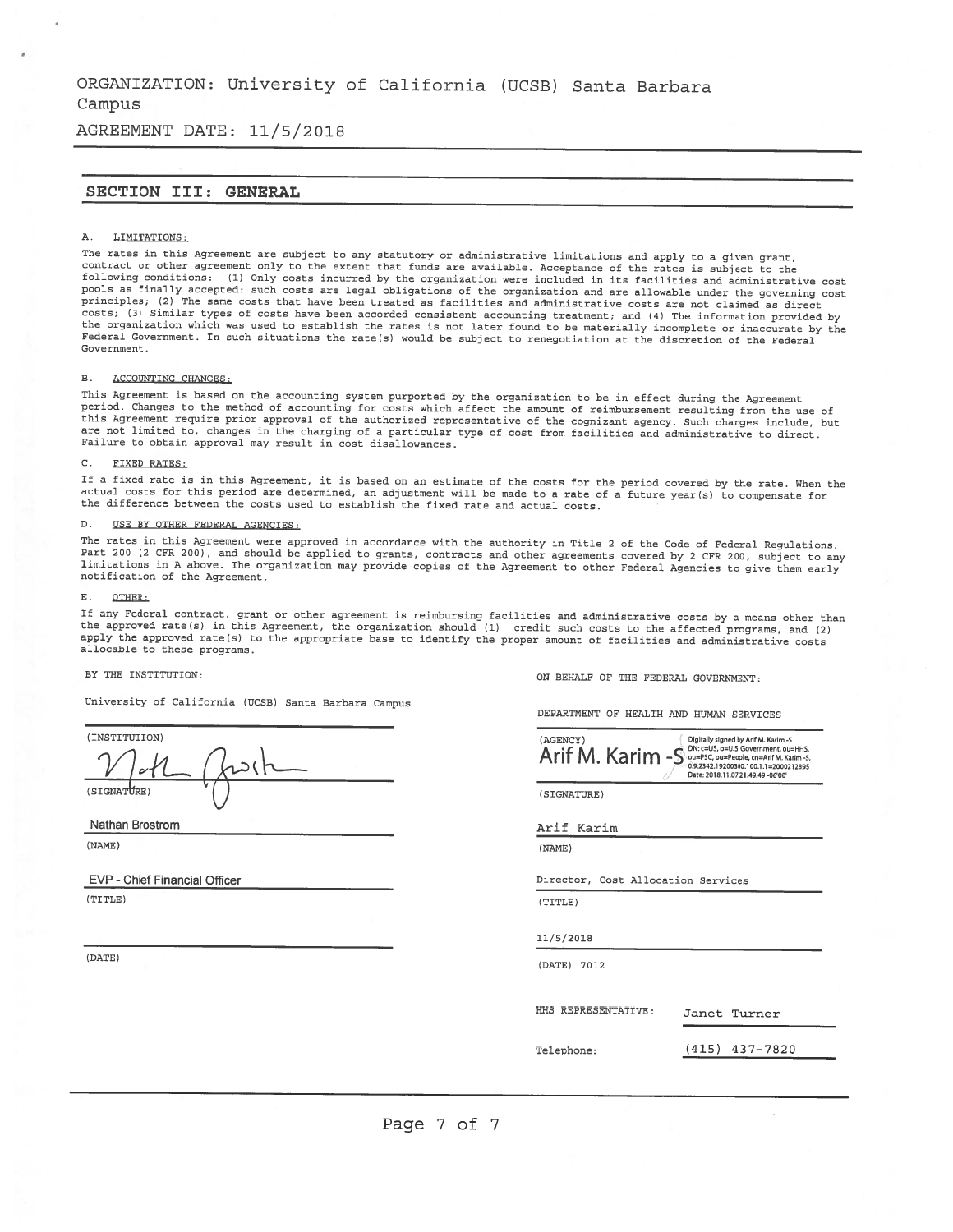EXHIBITA<br>PAGE 1 OF 4

i,

 $\frac{1}{2}$ 

UNIVERSITY OF CALIFORNIA, SANTA BARBARA<br>FACILITIES AND ADMINISTRATIVE RATES FOR THE PERIOD<br>JULY 1, 2015 THROUGH JUNE 30, 2017

|                              | <b>UARC</b> |        |                          |                              |                 |                        | 7.1%<br>5.1%<br>5.5%<br>1.1%              |               |                        |                                    |                                   |                                     |                           | 44.1%      |
|------------------------------|-------------|--------|--------------------------|------------------------------|-----------------|------------------------|-------------------------------------------|---------------|------------------------|------------------------------------|-----------------------------------|-------------------------------------|---------------------------|------------|
|                              |             |        |                          |                              |                 |                        |                                           |               |                        |                                    |                                   | ន្ត្រូន្ត្ត<br>តុងពីស្តី<br>។ ពីសីល |                           |            |
|                              |             |        |                          |                              |                 |                        |                                           |               |                        |                                    |                                   |                                     | 8.4% 8.4% 16.6%           | 8.4%       |
|                              | iPA'S*      |        |                          |                              |                 |                        |                                           |               | 5.3%                   |                                    | 3.1%                              |                                     |                           |            |
|                              |             |        |                          |                              |                 |                        | 234782<br>212582<br>22582                 |               |                        |                                    |                                   |                                     |                           | 37.5%      |
|                              | КTР         |        |                          |                              |                 |                        |                                           |               |                        |                                    | ಕ್ಷೆ ತಿಳಿ<br>ದ ಕ್ಷೆ ಕ್ಷ<br>ರ ದ ದ  |                                     |                           |            |
|                              |             |        |                          |                              |                 |                        |                                           |               |                        |                                    |                                   |                                     | 9.4% 17.8%                | 9.4%       |
| <b>OTHER SPON ACTIVITIES</b> |             | 齿      | CAMPUS CAMPUS            |                              |                 |                        | និន្ទីនិន្ទី<br>តំពូទីទីទី<br>តំពូទីត្រ   |               |                        |                                    |                                   |                                     | 9.4%                      |            |
|                              |             | .<br>중 |                          |                              |                 |                        |                                           |               |                        |                                    |                                   |                                     |                           | 51.3%      |
|                              |             |        |                          |                              |                 |                        |                                           |               |                        |                                    |                                   | 8<br>8558<br>8558                   |                           |            |
|                              |             |        |                          |                              |                 |                        |                                           |               |                        |                                    |                                   |                                     | 26.0%                     | 26.0%      |
| <b>INSTRUCTION</b>           |             |        | ON-OFF-<br>CAMPUS CAMPUS |                              |                 |                        | <b>222222</b><br>0332022<br> 4 01 - 1- 01 |               |                        |                                    |                                   |                                     | 26.0%                     | 54.5%      |
|                              |             |        |                          |                              |                 |                        |                                           |               |                        | 2.6%<br>2.0%                       |                                   | 1.5%<br>9.9%                        |                           |            |
|                              |             |        |                          |                              |                 |                        |                                           |               |                        |                                    |                                   |                                     |                           |            |
| <b>RESEARCH</b>              |             | ե<br>5 |                          |                              |                 |                        |                                           |               |                        |                                    |                                   |                                     | 26.0%                     | 26.0%      |
|                              |             | á      | CAMPUS CAMPUS            |                              |                 |                        | <b>88888</b><br>758887<br>76887           |               |                        |                                    |                                   |                                     | క్తి<br>g                 | តុំ        |
| <b>ORGANIZED</b>             |             |        |                          |                              |                 |                        |                                           |               | 45%                    | 18.8%                              | <b>2.5%</b>                       | 0.2%                                |                           | 3<br> <br> |
|                              |             |        |                          |                              |                 |                        |                                           |               |                        |                                    |                                   |                                     |                           |            |
|                              |             |        |                          |                              |                 |                        |                                           |               |                        |                                    |                                   |                                     |                           |            |
|                              |             |        |                          |                              |                 |                        |                                           |               |                        |                                    |                                   |                                     |                           |            |
|                              |             |        |                          |                              |                 |                        |                                           |               |                        |                                    |                                   |                                     |                           | Total<br>P |
|                              |             |        |                          |                              |                 |                        |                                           |               |                        |                                    |                                   |                                     |                           |            |
|                              |             |        |                          | <b>BUILDING DEPRECIATION</b> | <b>INTEREST</b> | EQUIPMENT DEPRECIATION | OPERATIONS & MAINTENANCE                  | <b>JBRARY</b> | GENERAL ADMINISTRATION | <b>DEPARTMENTAL ADMINISTRATION</b> | SPONSORED PROJECTS ADMINISTRATION | STUDENT SERVICES ADMINISTRATION     | ADMINISTRATIVE COMPONENTS |            |
|                              |             |        |                          |                              |                 |                        |                                           |               |                        |                                    |                                   |                                     |                           |            |

\* IPAs are agreements made under the Intergovernmental Personnel Act (IPA) Mobility Program.<br>\*\* UARC University Affiliated Research Center

**CONCUR:** 

 $\frac{1}{2}$  $2\sqrt{2\pi}$ SIGNAUTRE

EVP - Chief Financial Officer<br>TITLE

l,  $1014/2017$ 

DATE

 $\hat{\boldsymbol{\gamma}}$ 

' Refects providions of Appendix III to Part 200 of Uniform Cultions—Indined (F&A) Costs identification, and Astate Determination for Institutions of Higher Education (HES),<br>C.S. dated December 24, 2013.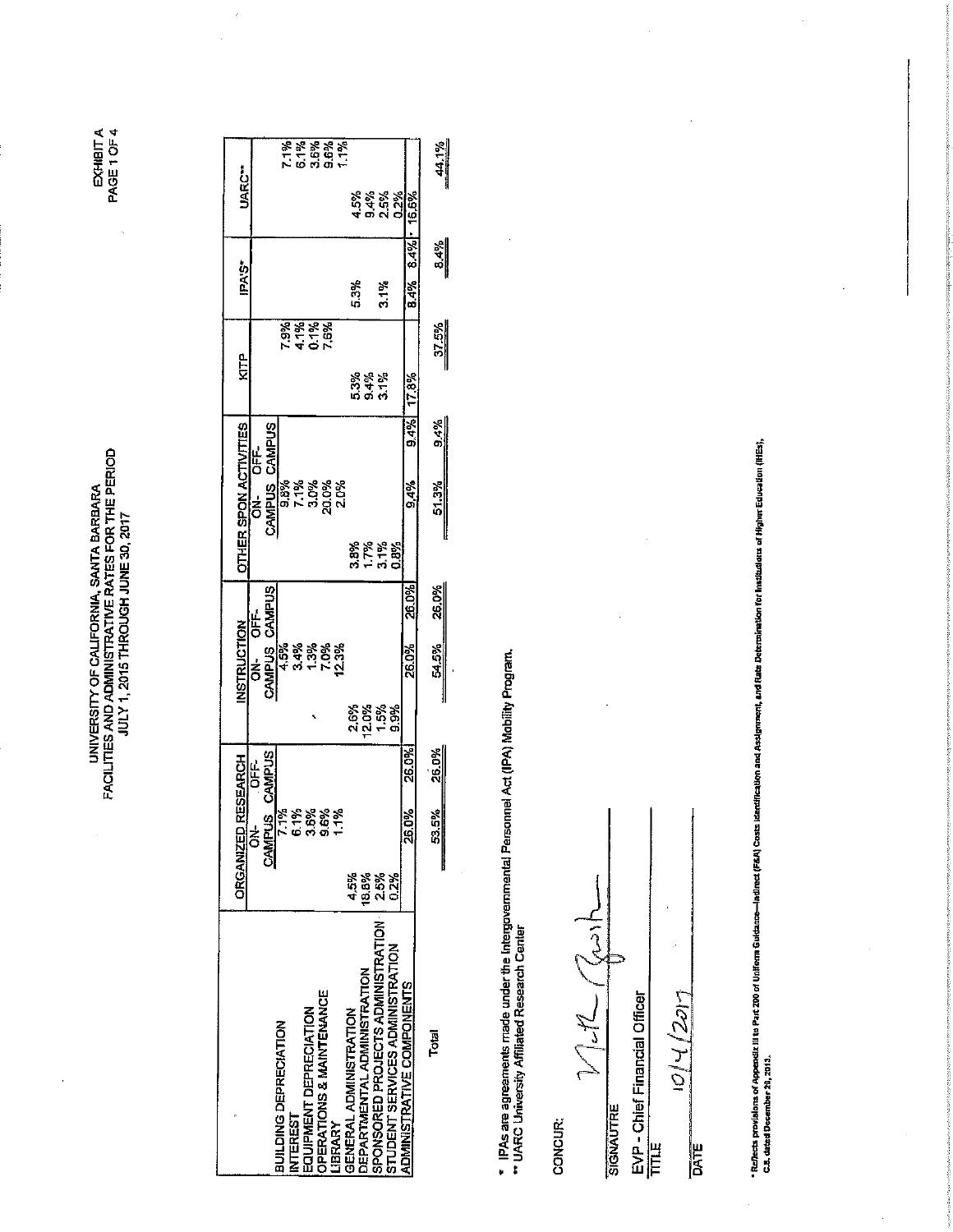EXHIBITA<br>PAGE 2 OF 4

 $\ddot{\phantom{1}}$ 

 $\ddot{\phantom{a}}$ 

# UNIVERSITY OF CALIFORNIA, SANTA BARBARA<br>FACILITIES AND ADMINITRATIVE RATES FOR THE PERIOD<br>JULY 1, 2017 THROUGH JUNE 30, 2018

| <b>UARC**</b>                |                                     |                                          | 74%<br>63%<br>76%<br>74%     |                                                     | 1%            |                        |                                    |                                                                      |      |                                  | 44.0%                 |
|------------------------------|-------------------------------------|------------------------------------------|------------------------------|-----------------------------------------------------|---------------|------------------------|------------------------------------|----------------------------------------------------------------------|------|----------------------------------|-----------------------|
|                              |                                     |                                          |                              |                                                     |               |                        |                                    | 8 8 8 8<br>6 <del>9</del> 6<br>6 9 6 6                               |      | 16.7%                            |                       |
| IPA's"                       |                                     |                                          |                              |                                                     |               | 5.1%                   |                                    | 4.3%                                                                 |      | 9.4%<br>9.4%                     | $\frac{9.4\%}{2.4\%}$ |
|                              |                                     |                                          | 7.3%<br>2.4%<br>2.1%<br>2.9% |                                                     |               |                        |                                    |                                                                      |      |                                  |                       |
| ЮP                           |                                     |                                          |                              |                                                     |               |                        |                                    |                                                                      |      |                                  | 37.5%                 |
|                              |                                     |                                          |                              |                                                     |               |                        | 8<br>83<br>93<br>93<br>93          |                                                                      |      | 9.4% 17.8%                       |                       |
|                              | CAMPUS<br>ÓFF.                      |                                          |                              |                                                     |               |                        |                                    |                                                                      |      |                                  | 9.4%                  |
| <b>OTHER SPON ACTIVITIES</b> | <b>CAMPUS</b><br>.<br>중             |                                          | 8%<br>8,1%<br>9,1%<br>9,1%   |                                                     | 2.0%          |                        |                                    |                                                                      |      | 9.4%                             | 51.3%                 |
|                              |                                     |                                          |                              |                                                     |               |                        |                                    | ន្តន្តន្តន្ត<br>ធ្វូចិត្តគ្និ<br>ត្តប់                               |      |                                  |                       |
|                              |                                     |                                          |                              |                                                     |               |                        |                                    |                                                                      |      | 26.0%                            | 26.0%                 |
| INSTRUCTION                  | <b>ON-OFF-</b><br>CAMPUS CAMPUS     |                                          | <b>8888</b><br>5658<br>4000  |                                                     | 10.6%         |                        |                                    |                                                                      |      | 26.0%                            | 52.7%                 |
|                              |                                     |                                          |                              |                                                     |               |                        |                                    | 8<br>8 8 8 8 8<br>지 그 이 약                                            |      |                                  |                       |
| <b>EARCH</b>                 | CAMPUS<br><b>OFF-</b>               |                                          |                              |                                                     |               |                        |                                    |                                                                      |      | 26.0%                            | 26.0%                 |
|                              | <b>CAMPUS</b><br>$\frac{1}{\sigma}$ | 7.4%                                     | 6.0%                         | ន្ត្រី <b>ន្ត្រី</b><br>សង្គុន្ត្                   |               |                        |                                    |                                                                      |      | 26.0%                            | <b>54.0%</b>          |
| <b>ORGANIZED RES</b>         |                                     |                                          |                              |                                                     |               | 3.9%                   | 18.7%                              | 3%                                                                   | 0.1% |                                  |                       |
|                              |                                     |                                          |                              |                                                     |               |                        |                                    |                                                                      |      |                                  |                       |
|                              |                                     |                                          |                              |                                                     |               |                        |                                    | SPONSORED PROJECTS ADMINISTRATION<br>STUDENT SERVICES ADMINISTRATION |      |                                  | Total                 |
|                              |                                     | BUILDING DEPRECIATION<br><b>INTEREST</b> | EQUIPMENT DEPRECIATION       | OPERATIONS & MAINTENANCE<br>UTILITY COST ADJUSTMENT | <b>JBRARY</b> | GENERAL ADMINISTRATION | <b>DEPARTMENTAL ADMINISTRATION</b> |                                                                      |      | <b>ADMINISTRATIVE COMPONENTS</b> |                       |

\* IPAs are agreements made under the Intergovernmental Personnel Act (IPA) Mobility Program.<br>\*\* UARC University Affiliated Research Center

**CONCUR** 

Jett Bach  $\tilde{C}$ **SIGNAUTRE** 

EVP - Chief Financial Officer

TITLE

 $107/701$ 

DATE

\* Refacts providuos of Appendix II to Pad 220 of Uniform Guidance—Indicate) (Cada Idanii);cado Assignment, and Rate Datermination for Instantion of Higher Education (IFEA),<br>C.S. dated Oceanber 28, 2113.

 $\bar{1}$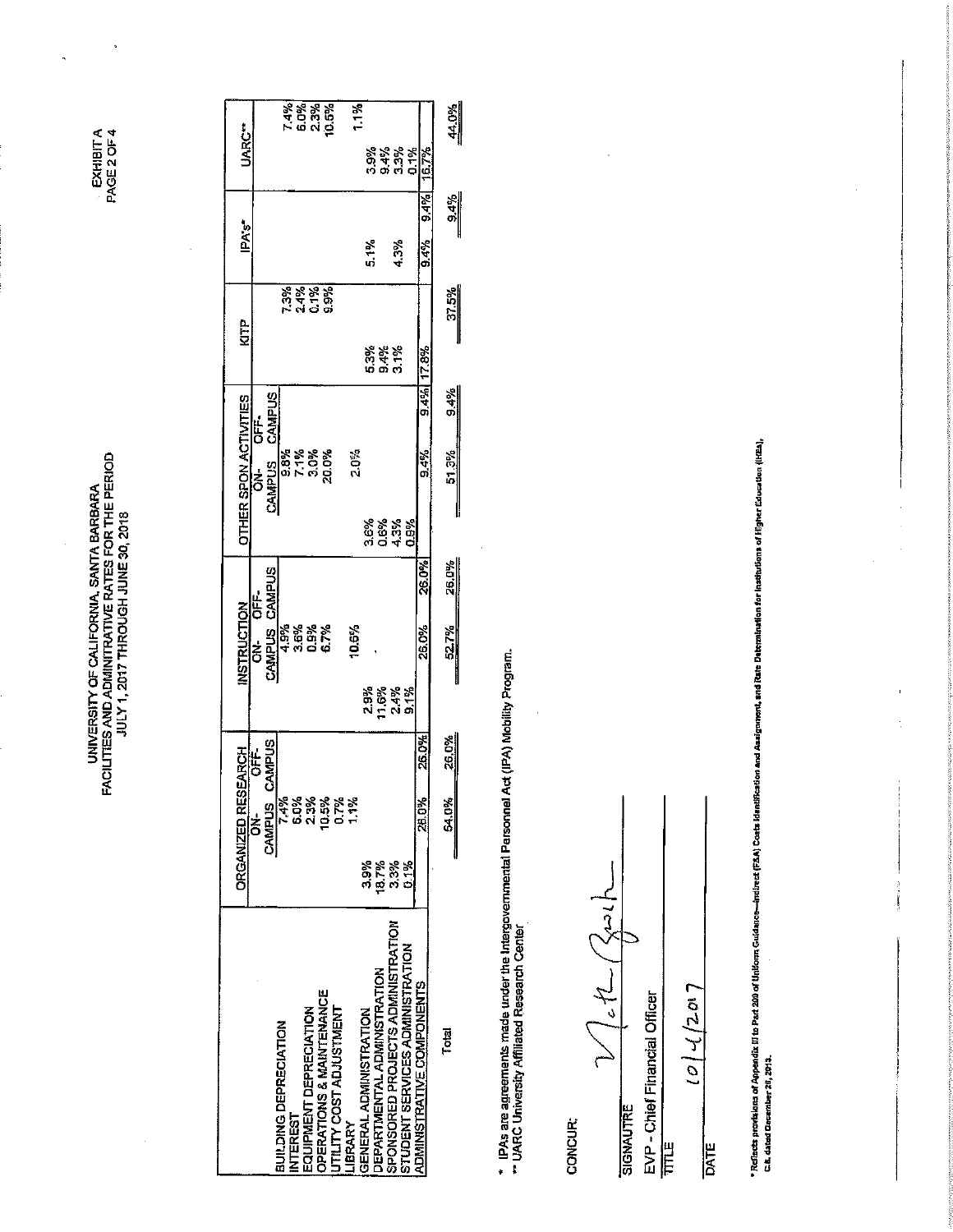EXHIBITA<br>PAGE 3 OF 4

# UNIVERSITY OF CALIFORNIA, SANTA BARBARA<br>FACILITIES AND ADMINISTRATIVE RATES FOR THE PERIOD<br>JULY 1, 2018 THROUGH JUNE 30, 2020

 $\frac{1}{2}$ 

|                                   | ORGANIZED RE              | <b>HOKENS:</b>                  |       | NSTRUCTION                |        |                                | <b>DTHER SPON ACTIVITIES</b>                    | 모<br>보기                     | IPA's             |                       | UARC <sup>+</sup> |                               |
|-----------------------------------|---------------------------|---------------------------------|-------|---------------------------|--------|--------------------------------|-------------------------------------------------|-----------------------------|-------------------|-----------------------|-------------------|-------------------------------|
|                                   | <b>CAMPUS</b><br>टें<br>ठ | CAMPUS<br>.<br>6                |       | CAMPUS CAMPUS<br>ร่<br>อี | 냐<br>5 | รื่                            | 止<br>5                                          |                             |                   |                       |                   |                               |
|                                   |                           |                                 |       |                           |        |                                | <b>CAMPUS CAMPUS</b>                            |                             |                   |                       |                   |                               |
| BUILDING DEPRECIATION             |                           | <b>S65'L</b>                    |       |                           |        |                                |                                                 |                             |                   |                       |                   |                               |
| <b>NTEREST</b>                    |                           |                                 |       |                           |        |                                |                                                 |                             |                   |                       |                   |                               |
| <b>EQUIPMENT DEPRECIATION</b>     |                           |                                 |       | <b>8888</b><br>66682      |        |                                | ន្ត្រី ភូមិ<br>ត្តី ភូមិ ភូមិ<br>ត្តី ភូមិ ត្តី | គ្គីខ្ពុំខ្ពុំ<br>ក្តីកំពុង |                   |                       |                   | 요<br>요즘 있습<br><u>요</u> 즘 있습니다 |
| OPERATIONS & MAINTENANCE          |                           |                                 |       |                           |        |                                |                                                 |                             |                   |                       |                   |                               |
| UTILITY COST ADJUSTMENT           |                           | 음유왕동동<br>이 이 그 그 그<br>이 이 그 그 그 |       |                           |        |                                |                                                 |                             |                   |                       |                   |                               |
| <b>IBRARY</b>                     |                           |                                 |       | 10.6%                     |        |                                | 2.0%                                            |                             |                   |                       |                   | 1.1%                          |
| GENERAL ADMINISTRATION            | ្ត<br>ភូ                  |                                 |       |                           |        |                                |                                                 |                             | $\frac{3}{2}$ .1% |                       |                   |                               |
| DEPARTMENTAL ADMINISTRATION       | 18.7%                     |                                 |       | ****<br>884<br>20         |        | និន្តី<br>ទីភ្នំក្តី<br>កំបាំង |                                                 | ಹಿತ್ಯ<br>ದಿತ್ಯ<br>ದಿತ್ಯ     |                   |                       |                   |                               |
| SPONSORED PROJECTS ADMINISTRATION | 3.3%                      |                                 |       |                           |        |                                |                                                 |                             | 4.3%              |                       |                   |                               |
| STUDENT SERVICES ADMINISTRATION   | ្មី<br>ច                  |                                 |       |                           |        |                                |                                                 |                             |                   |                       | 8<br>8388<br>0900 |                               |
| <b>ADMINISTRATIVE COMPONENTS</b>  |                           | 26.0%                           | 26.OX | 26.0%                     | 26.0%  |                                | 9.4%<br>$9.4\frac{6}{4}$                        | 17.8%                       | <b>9.4%</b>       | 9.4%                  | 16.7%             |                               |
| Total                             |                           | 55.0%                           | 26.0% | 52.7%                     | 26.0%  | l                              | $\frac{3.4\%}{2.4\%}$<br>ទី<br>ភ                | 37.5%                       |                   | $\frac{9.4\%}{2.4\%}$ | 45.0%             |                               |

\* IPAs are agreements made under the Intergovernmental Personnel Act (IPA) Mobility Program.<br>\*\* UARC University Affiliated Research Center

CONCUR:

 $\frac{1}{2}$  $|M|$ EVP - Chief Financial Officer<br>TITLE  $\overline{\mathcal{C}}$ SIGNAUTRE

 $10|4$  (2017 k. DATE

- Reflects providions of Appendix III to Part 200 of Uniform Guidance—Indivers (FAA) Costs Light And Assignment, and Rate Determination for Institution (Higher Equation (Higher),<br>C.A. dated December 26, 2013.

 $\mathbf{r}$